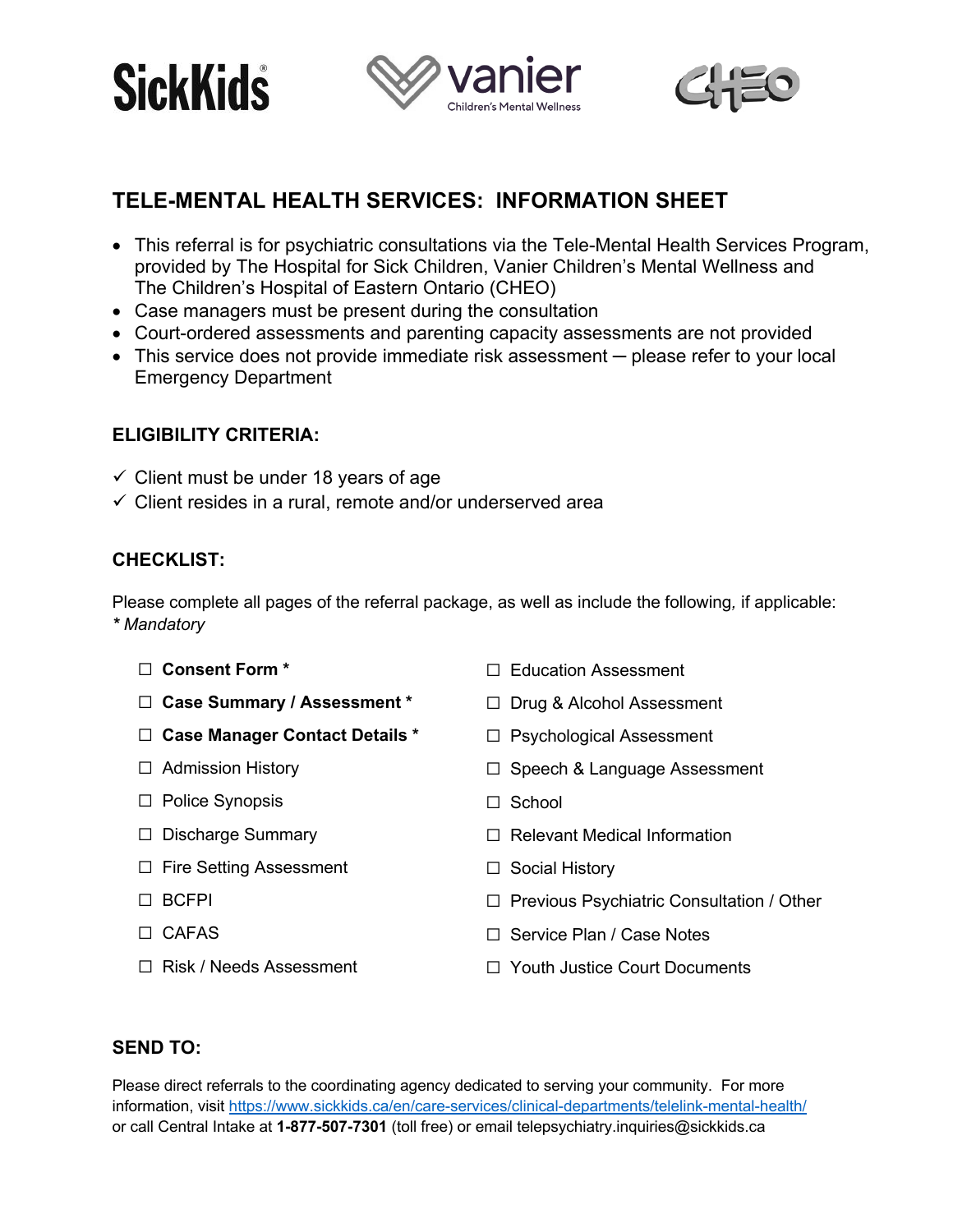| <b>Tele-Mental Health Services</b>                                            |  |             | <b>LAST NAME</b>            | (FIRST)                                 |
|-------------------------------------------------------------------------------|--|-------------|-----------------------------|-----------------------------------------|
| provided by                                                                   |  |             | <b>MRN</b>                  | <b>VISIT NUMBER</b>                     |
| <b>SickKids</b>                                                               |  | vanier GHEO | DATE OF BIRTH<br>DD-MM-YYYY | <b>SEX</b>                              |
|                                                                               |  |             | <b>ADDRESS</b>              |                                         |
| <b>Tele-Mental Health Services</b><br><b>Referral Cover Sheet</b>             |  |             |                             | <b>IMPRINT OR ENTER DETAILS BY HAND</b> |
| <b>CASE MANAGER DETAILS</b>                                                   |  |             |                             |                                         |
|                                                                               |  |             |                             |                                         |
|                                                                               |  |             |                             |                                         |
|                                                                               |  |             |                             |                                         |
|                                                                               |  |             |                             |                                         |
| <b>DATES UNAVAILABLE</b>                                                      |  |             |                             |                                         |
| Date(s) case manager, client / family is <i>unavailable</i> for consultation: |  |             |                             |                                         |
|                                                                               |  |             |                             |                                         |
|                                                                               |  |             |                             |                                         |
|                                                                               |  |             |                             |                                         |
|                                                                               |  |             |                             |                                         |

#### **ADDITIONAL INFORMATION**

Other relevant information or unique circumstances (i.e., culture, religion, ethnicity, gender preference, lifestyle choices, etc.) and if client is requesting / requires accommodations: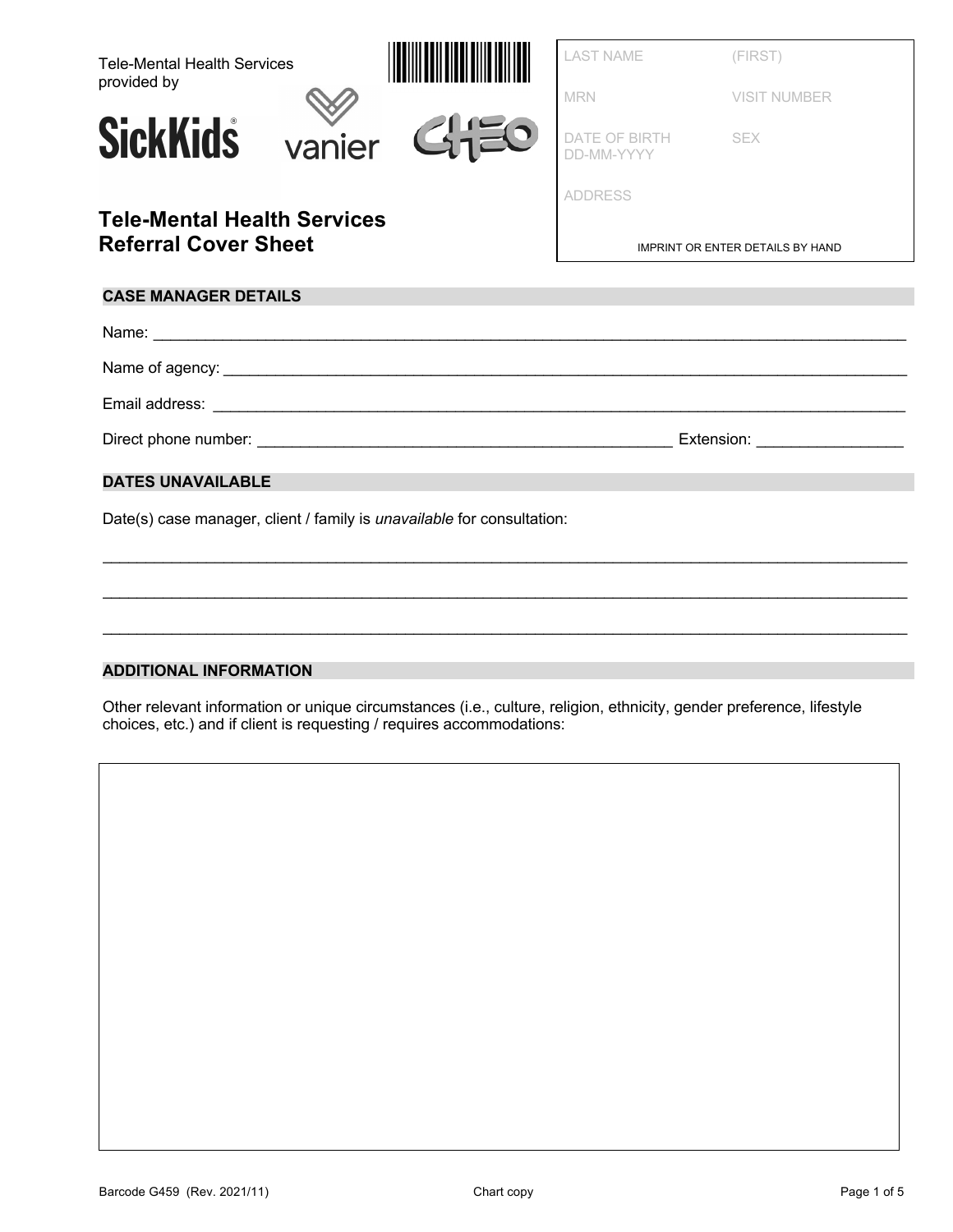| Tele-Mental Health Services,<br>provided by                                                                                     | LAST NAME<br>(FIRST)                      |
|---------------------------------------------------------------------------------------------------------------------------------|-------------------------------------------|
|                                                                                                                                 | <b>MRN</b><br><b>VISIT NUMBER</b>         |
| <b>SickKids</b><br>vanier                                                                                                       | DATE OF BIRTH<br><b>SEX</b><br>DD-MM-YYYY |
|                                                                                                                                 | <b>ADDRESS</b>                            |
| <b>Tele-Mental Health Services</b><br><b>Referral Form</b>                                                                      |                                           |
|                                                                                                                                 | IMPRINT OR ENTER DETAILS BY HAND          |
|                                                                                                                                 |                                           |
| Coordinating agency: $\Box$ AFS $\Box$ Dilico $\Box$ HANDS $\Box$ SOAHAC $\Box$ Strides $\Box$ Weechi-it-te-win $\Box$ Woodview |                                           |
| <b>CLIENT INFORMATION</b>                                                                                                       |                                           |
|                                                                                                                                 |                                           |
|                                                                                                                                 |                                           |
|                                                                                                                                 |                                           |
|                                                                                                                                 |                                           |
| □ Aboriginal □ First Nations □ Metis □ Inuit □ On Reserve □ Off Reserve □ Other: ________________________                       |                                           |
|                                                                                                                                 |                                           |
|                                                                                                                                 |                                           |
| School grade: <u>University</u> DRegular class D Special education D Day treatment D Section 23 D Not attending                 |                                           |
| <b>GUARDIAN INFORMATION</b>                                                                                                     |                                           |
|                                                                                                                                 |                                           |
| Is legal guardians' address the same as client's? $\Box$ Yes $\Box$ No If no, please complete address:                          |                                           |
|                                                                                                                                 |                                           |
|                                                                                                                                 |                                           |
| <b>CLIENT / GUARDIAN CONTACT INFORMATION</b>                                                                                    |                                           |
|                                                                                                                                 |                                           |
|                                                                                                                                 |                                           |
|                                                                                                                                 |                                           |
|                                                                                                                                 |                                           |
|                                                                                                                                 |                                           |
|                                                                                                                                 |                                           |
|                                                                                                                                 |                                           |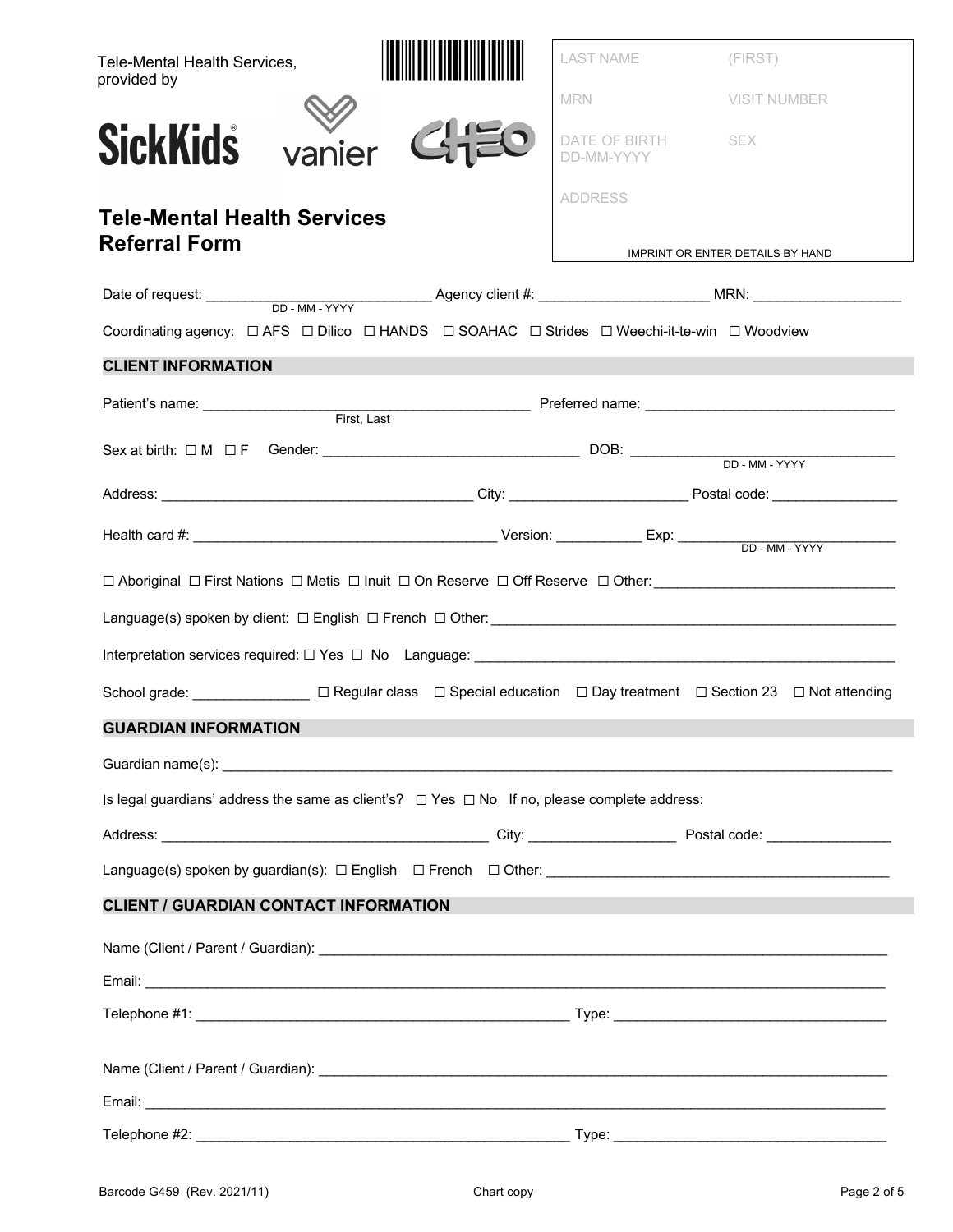| <b>Tele-Mental Health Services</b>                                                                                | <b>LAST NAME</b>                                          | (FIRST)                          |
|-------------------------------------------------------------------------------------------------------------------|-----------------------------------------------------------|----------------------------------|
| provided by                                                                                                       | <b>MRN</b>                                                | <b>VISIT NUMBER</b>              |
| vanier<br><b>SickKids</b>                                                                                         | DATE OF BIRTH<br>DD-MM-YYYY                               | <b>SEX</b>                       |
|                                                                                                                   | <b>ADDRESS</b>                                            |                                  |
| <b>Tele-Mental Health Services</b><br><b>Referral Form</b>                                                        |                                                           | IMPRINT OR ENTER DETAILS BY HAND |
| <b>REFERRING AGENCY INFORMATION</b>                                                                               |                                                           |                                  |
|                                                                                                                   |                                                           |                                  |
|                                                                                                                   |                                                           |                                  |
|                                                                                                                   |                                                           |                                  |
|                                                                                                                   |                                                           |                                  |
| PRIMARY CARE PROVIDER INFORMATION (Physician, Paediatrician, Nurse Practitioner, Registered Nurse)                |                                                           |                                  |
|                                                                                                                   |                                                           |                                  |
|                                                                                                                   |                                                           |                                  |
|                                                                                                                   |                                                           |                                  |
| Is the client currently involved with any other mental health agency or psychiatrist? $\square$ No $\square$ Yes: |                                                           |                                  |
| <b>CUSTODIAL STATUS</b> (*Provide legal documentation if available)                                               |                                                           |                                  |
| □ Single-parent family<br>$\Box$ Parent relationship intact                                                       |                                                           |                                  |
| $\Box$ Joint*                                                                                                     |                                                           |                                  |
| □ Sole custody*                                                                                                   |                                                           |                                  |
| <b>RESIDENCE INFORMATION</b>                                                                                      |                                                           |                                  |
| Resides with:<br>$\Box$ Bio-Mother $\Box$ Bio-Father $\Box$ Stepmother $\Box$ Stepfather $\Box$ Same sex parents  |                                                           |                                  |
| $\Box$ Adoptive mother $\Box$ Adoptive father $\Box$ Extended family $\Box$ Independent living                    |                                                           |                                  |
|                                                                                                                   |                                                           |                                  |
| Resides where: (if other than family home)                                                                        |                                                           |                                  |
| □ Foster home □ Group home (□ Short-term □ Long-term) □ Detention centre □ Secure setting □ Open                  |                                                           |                                  |
| Client before the courts: $\Box$ Yes $\Box$ No $\Box$ Sentenced / YJ                                              | <b>Custody setting:</b> $\Box$ Custody / Detention Centre |                                  |
| <b>Treatment program:</b> $\Box$ Yes $\Box$ No $\Box$ Other:                                                      |                                                           |                                  |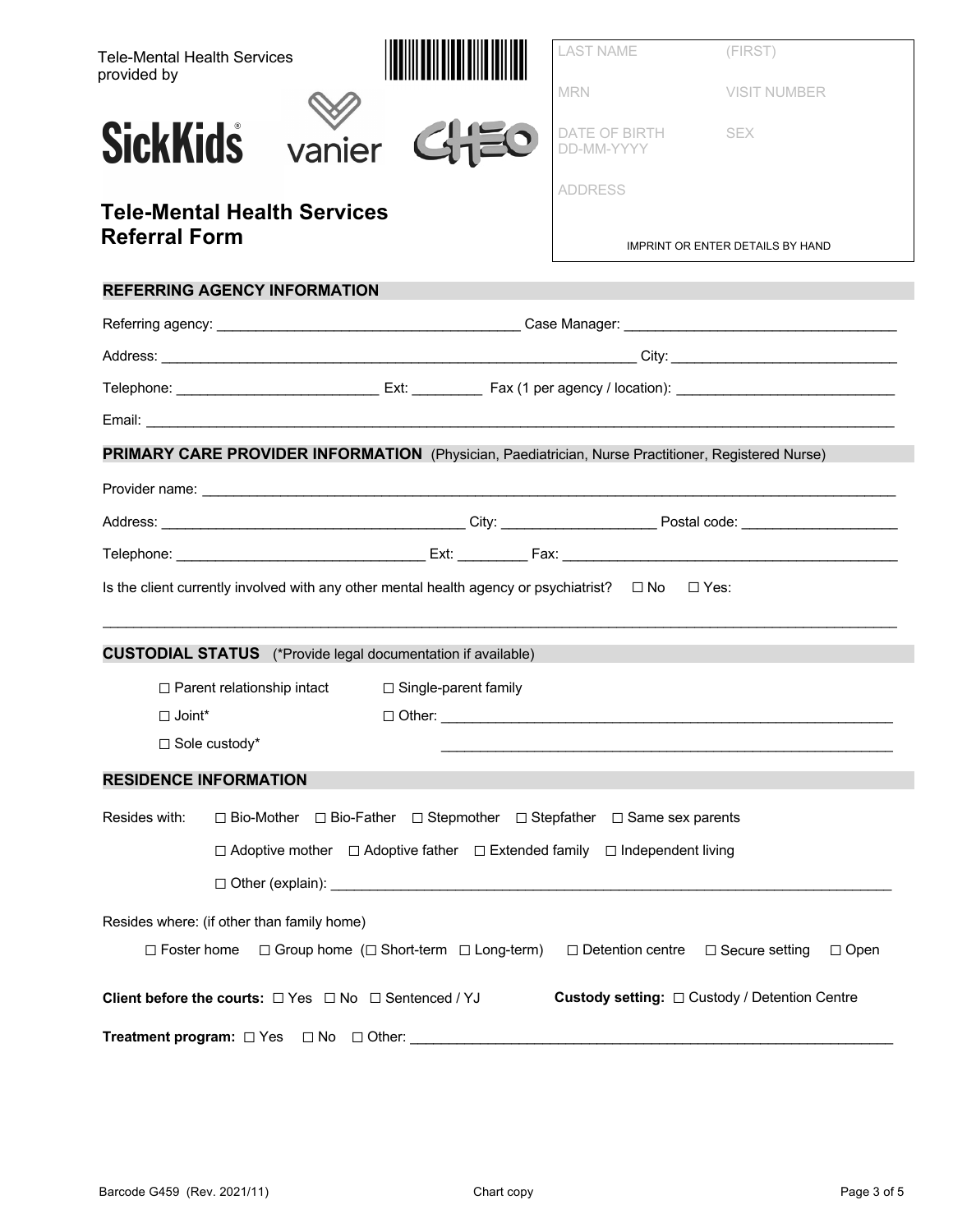| <b>Tele-Mental Health Services</b><br>provided by                                                                                                                                                                             | LAST NAME                   | (FIRST)                          |  |  |
|-------------------------------------------------------------------------------------------------------------------------------------------------------------------------------------------------------------------------------|-----------------------------|----------------------------------|--|--|
|                                                                                                                                                                                                                               | <b>MRN</b>                  | <b>VISIT NUMBER</b>              |  |  |
| <b>SickKids</b> vanier<br>$C_1$                                                                                                                                                                                               | DATE OF BIRTH<br>DD-MM-YYYY | <b>SEX</b>                       |  |  |
|                                                                                                                                                                                                                               | <b>ADDRESS</b>              |                                  |  |  |
| <b>Tele-Mental Health Services</b><br><b>Referral Form</b>                                                                                                                                                                    |                             | IMPRINT OR ENTER DETAILS BY HAND |  |  |
| Type of consult requested: $\Box$ First consultation $\Box$ Follow-up $\Box$ Professional-to-professional consultation<br>$\Box$ Re-assessment (if the date of the original consult is 2 years or more prior to this request) |                             |                                  |  |  |
| PART A: MAJOR CONCERNS (check all that apply)                                                                                                                                                                                 |                             |                                  |  |  |
| $\Box$ Developmental delay<br>$\Box$ FAE / FAS $\Box$ Socialization problems                                                                                                                                                  |                             |                                  |  |  |
| □ School problems: □ Academic □ Behavioural □ Truancy □ Other: _________________                                                                                                                                              |                             |                                  |  |  |
| □ ADHD: □ Inattentive □ Impulsive □ Hyperactive                                                                                                                                                                               |                             |                                  |  |  |
| $\Box$ Oppositional defiant                                                                                                                                                                                                   |                             |                                  |  |  |
|                                                                                                                                                                                                                               |                             |                                  |  |  |
| □ Antisocial behaviour: □ Substance Use □ Alcohol □ Drug □ Fire setting □ Other:                                                                                                                                              |                             |                                  |  |  |
| $\Box$ Conflict with the law [Specify in Part B]                                                                                                                                                                              |                             |                                  |  |  |
| $\Box$ Sexual acting out: $\Box$ Current $\Box$ Past [Specify in Part B]                                                                                                                                                      |                             |                                  |  |  |
| □ Mood problems: □ Depression □ Mood swings □ Elevated                                                                                                                                                                        |                             |                                  |  |  |
| $\Box$ Suicidal behaviours: $\Box$ Current $\Box$ Past [Specify in Part B]                                                                                                                                                    |                             |                                  |  |  |
| $\Box$ Self-harm - Type (specify): $\Box$                                                                                                                                                                                     |                             |                                  |  |  |
| $\Box$ Anxiety $\Box$ Obsessions $\Box$ Compulsions $\Box$ Worry $\Box$ Avoidant                                                                                                                                              |                             |                                  |  |  |
| $\Box$ Somatization                                                                                                                                                                                                           |                             |                                  |  |  |
| $\Box$ Sleep problems                                                                                                                                                                                                         |                             |                                  |  |  |
| $\Box$ Eating disorder [Explain in Part B]                                                                                                                                                                                    |                             |                                  |  |  |
| $\Box$ Family conflict: $\Box$ Separation from parents / family $\Box$ Grief                                                                                                                                                  |                             |                                  |  |  |
| □ Strange, bizarre behaviour: □ Hallucinations □ Delusions                                                                                                                                                                    |                             |                                  |  |  |
| □ Witnessed traumatic events: □ Physical □ Emotional □ Sexual                                                                                                                                                                 |                             |                                  |  |  |
| □ Experienced trauma: □ Physical □ Emotional □ Sexual                                                                                                                                                                         |                             |                                  |  |  |
| <b>PART B: REASON FOR REFERRAL</b>                                                                                                                                                                                            |                             |                                  |  |  |

*Please specify current symptoms, behaviour concerns, etc. Attach additional information if needed:*